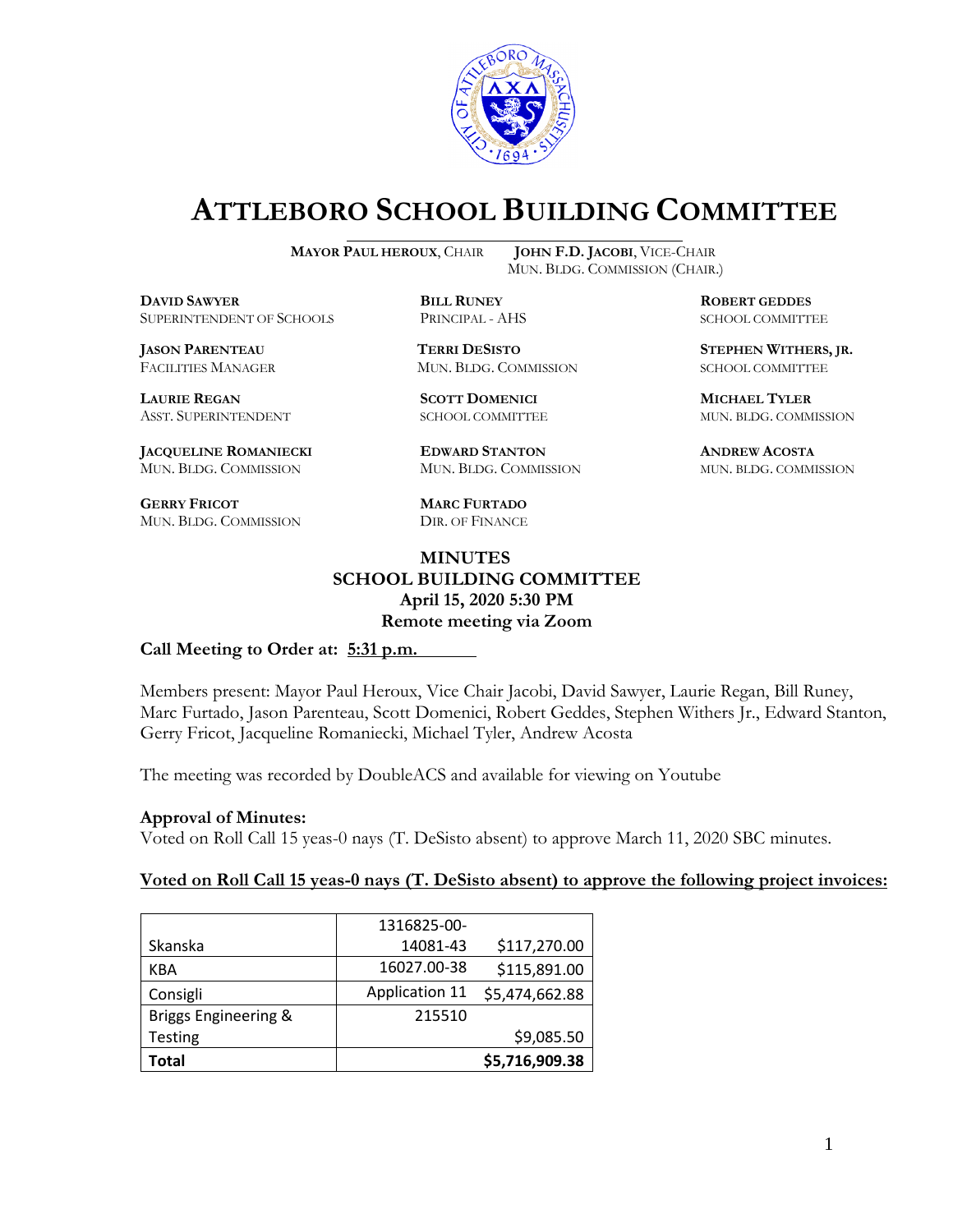#### **KBA-Western Fields Contract**

Topsoil removed by site work contractor oversight is needed by Geotechs. Both LGCI and KBA will be reviewing excavation to establish the sub base to be used for the field.Pricing was received from LGCI for both full time and half-time oversight. Skanska recommends half time oversight. Half time includes every day visit.

#### **Voted on Roll Call 15 yeas-0 nays (T. DeSisto absent) to approve KBA contract with LGCI for additional work on the Western Fields.**

#### **Attleboro High School Project Update**

Change request log reviewed. Steve Johnson provided a project update- work continues on the Western Fields; stripping of loam, temp fence and scrim around fields, erosion control in place. Steel erection continues with most of progress being made in the 4-story area of the building. Masonry started on the stair shaft in area B, underground utilities and roofing to begin end of this month in sections A, B & C.

Information related to site specific COVID-19 plan that has been implemented which complies with the recommendations by the Commonwealth of Mass.

Review of Change Order #9:

|       | CR055 Additional Requirements due to Existing Sewer Line | \$10,258.33 |
|-------|----------------------------------------------------------|-------------|
|       | CR067 ASI 022 - Revised Roof Parapet at Bldgs A, B & C   | \$10,227.60 |
|       | CR073 PR 007 Tile Revisions at Bathroom Alcoves          | \$37,485.77 |
|       | CR078 PR 008 - Misc Hardware Revisions                   | \$3,909.89  |
|       | CR084 PR 012 - Building H Roof Framing Revision          | \$1,643.82  |
| Total |                                                          | \$63,525.41 |

All of the changes have been discussed previously and thoroughly reviewed by both Skanska and KBA.

#### **Voted on Roll Call 15 yeas-0 nays (T. DeSisto absent) to approve change order #9**:

#### **Review of OAL's**

- OAL 33 Overhead Doors and Coiling Grilles=Pappas & Baron **\$453,900 Total**
- OAL 34 Operable Partitions= CRF Inc. **\$160,000 Total**
- OAL 35 Appliances GW Toma/Riggs= **\$100,859 Total**
- OAL 36 Specialties work= Northern Corp/New England Interior Specialties Inc.= **\$958,921**
- OAL 37 Lockers Northern Corp= **\$321,030**
- OAL 38 Flooring (Carpet, Wood, Resinous, Entry Mats) = NTB Ayotte & King/JJ Curran **\$1,152,667**